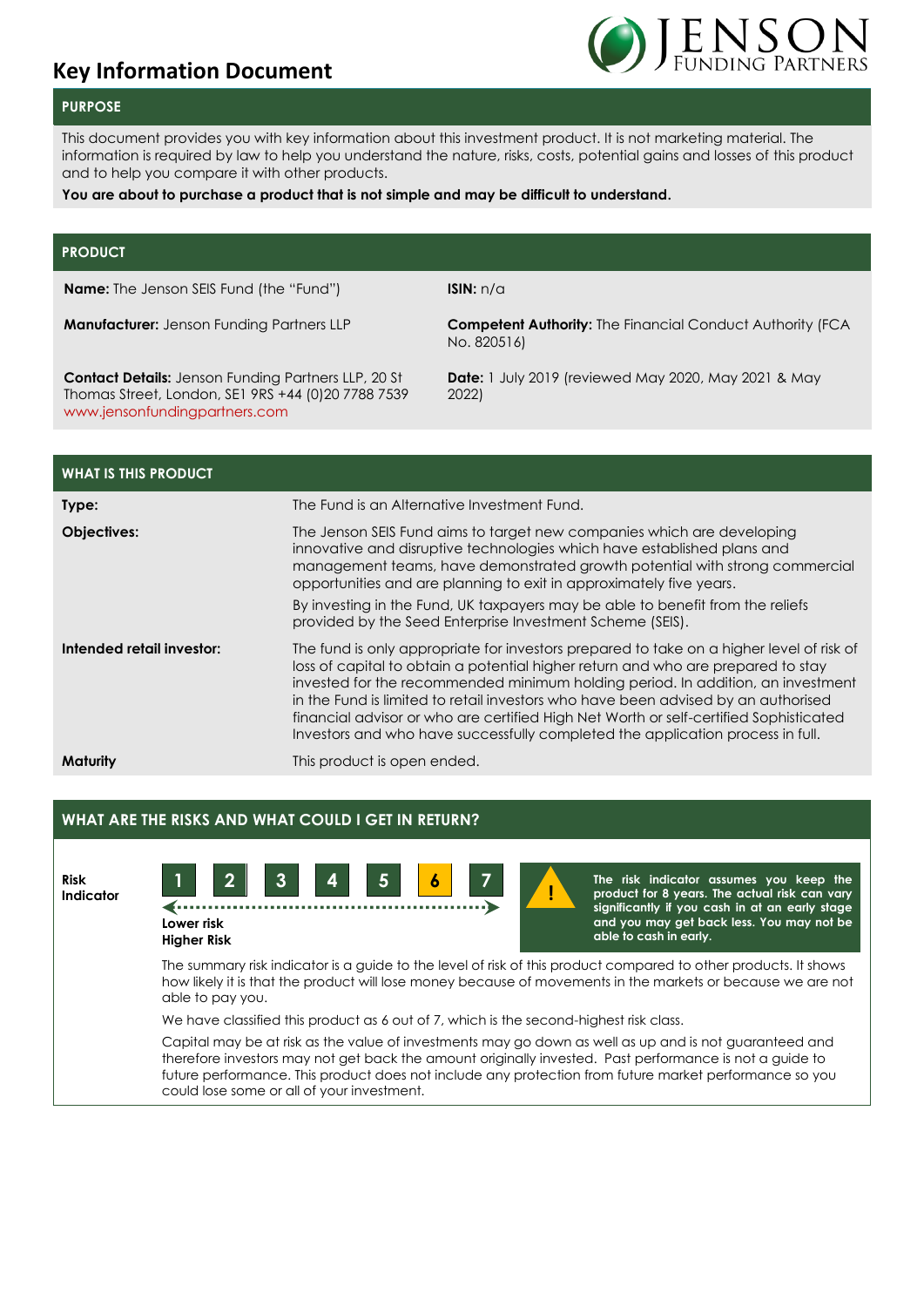

# **WHAT ARE THE RISKS AND WHAT COULD I GET IN RETURN?**

| Performance<br><b>Scenarios</b> | Investment £10,000<br>Scenarios |                               | 1 year*  | 3 years* | 5 years<br>Recommended<br>holding period |
|---------------------------------|---------------------------------|-------------------------------|----------|----------|------------------------------------------|
|                                 | <b>Stress</b>                   | What you might get back after | £O       | £O       | £0                                       |
|                                 |                                 | Average return each year      | $-100\%$ | $-100\%$ | $-100\%$                                 |
|                                 | <b>Unfavourable</b>             | What you might get back after | £8,800   | £7.050   | £5,300                                   |
|                                 |                                 | Average return each year      | $-12\%$  | $-9.8\%$ | $-9.4\%$                                 |
|                                 | Moderate                        | What you might get back after | £8,800   | £8,800   | £13.715                                  |
|                                 |                                 | Average return each year      | $-12\%$  | $-4.0\%$ | $7.4\%$                                  |
|                                 | Favourable                      | What you might get back after | £8,800   | £8,800   | £18,630                                  |
|                                 |                                 | Average return each year      | $-12\%$  | $-4.0\%$ | 17.3%                                    |

\*This product cannot be easily recognised. This means it is difficult to estimate how much you would get back if you attempt to realise your investment early. You will either be unable to release your investment early or you will have to pay high costs or make a large loss if you do so.

The scenarios shown illustrate how your investment could perform. You can compare them with the scenarios of other products. The scenarios presented are an estimate of future performance based on evidence from the past on how the value of this investment varies and are not an exact indicator. What you get will vary depending on how the market performs and how long you keep the investment.

This table shows the money you could get back over the next five years, under different scenarios, assuming you invest £10,000. The figures shown include all the costs of the product itself but may not include all the costs that you pay to your advisor. The figures do not take into account your personal tax situation, which may also affect how much you get back. Your maximum loss would be that you will lose all your investment.

# **WHAT HAPPENS IF JENSON SEIS FUND IS UNABLE TO PAY OUT?**

Should you face a financial loss due to the Manager not being able to carry out its obligations, you may be able to claim compensation using the Financial Services Compensation Scheme, established under the Financial Services and Markets Act 2000, which provides compensation to eligible investors in the event of a firm being unable to meet its customer liabilities. Payments under the protected investment business scheme are limited to a maximum of £85,000. Further information is available from the Financial Services Compensation Scheme, www.fscs.org.uk.

# **WHAT ARE THE COSTS?**

| Costs over              | Investment £10,000                                                                                                                                                                                                                                                                                                                                                                                          |                                                                                                                                                                                                                                                                                                                                                                                                                 |                      | If you exit your investment |                                                                                                                                                                                                                             |               |  |  |  |  |  |
|-------------------------|-------------------------------------------------------------------------------------------------------------------------------------------------------------------------------------------------------------------------------------------------------------------------------------------------------------------------------------------------------------------------------------------------------------|-----------------------------------------------------------------------------------------------------------------------------------------------------------------------------------------------------------------------------------------------------------------------------------------------------------------------------------------------------------------------------------------------------------------|----------------------|-----------------------------|-----------------------------------------------------------------------------------------------------------------------------------------------------------------------------------------------------------------------------|---------------|--|--|--|--|--|
| Time                    | Scenarios                                                                                                                                                                                                                                                                                                                                                                                                   |                                                                                                                                                                                                                                                                                                                                                                                                                 |                      | after 1 year                | after 3 years                                                                                                                                                                                                               | after 5 years |  |  |  |  |  |
|                         | Total costs                                                                                                                                                                                                                                                                                                                                                                                                 |                                                                                                                                                                                                                                                                                                                                                                                                                 |                      | £1,200                      | £1,200                                                                                                                                                                                                                      | £1,708        |  |  |  |  |  |
|                         | Impact of return (RIY) per year                                                                                                                                                                                                                                                                                                                                                                             |                                                                                                                                                                                                                                                                                                                                                                                                                 | $-12.0%$<br>$-4.0\%$ |                             | $-3.4%$                                                                                                                                                                                                                     |               |  |  |  |  |  |
|                         | The Reduction in Yield (RIY) shows what the impact the total costs you pay may have on your investment<br>return. The total costs take into account one-off, ongoing and incidental costs. The amounts shown here are<br>the cumulative costs of the product itself, for three different holding periods. The figures assume you invest<br>£10,000. The figures are estimates and may change in the future. |                                                                                                                                                                                                                                                                                                                                                                                                                 |                      |                             |                                                                                                                                                                                                                             |               |  |  |  |  |  |
|                         |                                                                                                                                                                                                                                                                                                                                                                                                             | All costs above are paid by Investee Companies which should not therefore reduce the tax relief available to<br>Investors. These costs will, however, reduce the value of Investors' holdings as the Investee Companies will be<br>required to pay out these amounts at the point of investment. The returns shown in the Performance Scenarios<br>above are after costs but exclude the effect of tax reliefs. |                      |                             |                                                                                                                                                                                                                             |               |  |  |  |  |  |
| Composition<br>of Costs | This table shows the impact on return per year                                                                                                                                                                                                                                                                                                                                                              |                                                                                                                                                                                                                                                                                                                                                                                                                 |                      |                             |                                                                                                                                                                                                                             |               |  |  |  |  |  |
|                         | One off costs                                                                                                                                                                                                                                                                                                                                                                                               | <b>Entry Costs</b>                                                                                                                                                                                                                                                                                                                                                                                              | $-2.4%$              | investment.                 | The impact of the costs you pay when entering your                                                                                                                                                                          |               |  |  |  |  |  |
|                         | Ongoing<br>costs                                                                                                                                                                                                                                                                                                                                                                                            | <b>Annual Management</b><br>Charge                                                                                                                                                                                                                                                                                                                                                                              | 0%                   | managing your investments.  | The impact of the costs that we take each year for                                                                                                                                                                          |               |  |  |  |  |  |
|                         | <b>Incidental</b><br>costs                                                                                                                                                                                                                                                                                                                                                                                  | <b>Performance fees</b>                                                                                                                                                                                                                                                                                                                                                                                         | $-3.7\%$             |                             | The impact of the performance fee. We take these from<br>your investment when it makes a return above the<br>amount invested. The performance fee is 42% (including<br>VAT) of the return over 120% of the amount invested. |               |  |  |  |  |  |
|                         |                                                                                                                                                                                                                                                                                                                                                                                                             | get at the end of the recommended holding period.                                                                                                                                                                                                                                                                                                                                                               |                      |                             | The table above shows the impact each year of the different types of costs in the investment return you might                                                                                                               |               |  |  |  |  |  |